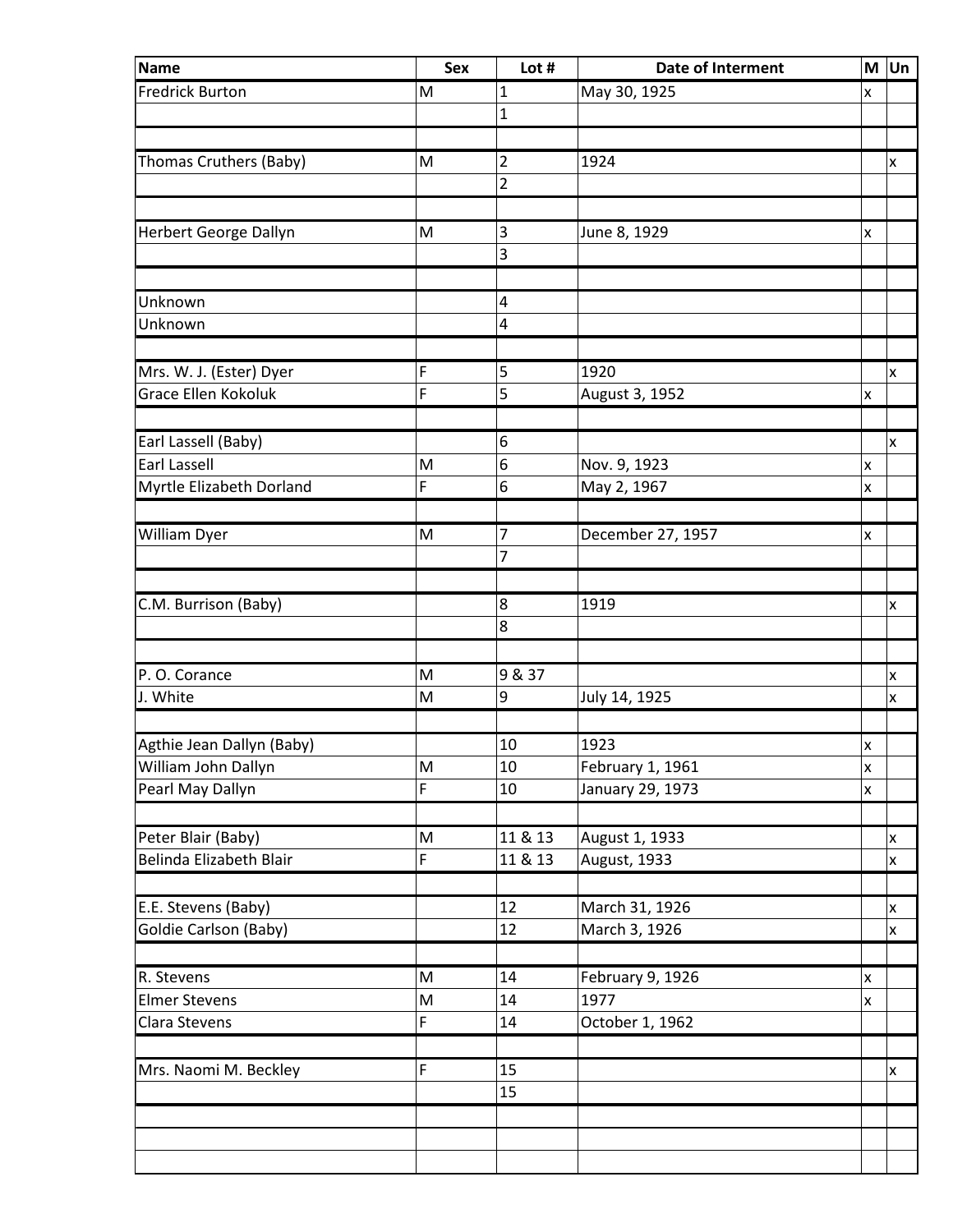| Elizabeth Bainbridge          | F | 16 | December 4, 1929                    | X |
|-------------------------------|---|----|-------------------------------------|---|
| Henretta Seyer                | F | 16 | November 11                         | x |
| Mary Jane Sayer               | F | 16 | December 11                         | X |
|                               |   |    |                                     |   |
| Mrs. Elsie Tizzard            | F | 17 | 1923                                | x |
|                               |   | 17 |                                     |   |
|                               |   |    |                                     |   |
| Louise Tizzard                | F | 18 | September 3, 1924                   | x |
| Unknown                       |   | 18 |                                     |   |
|                               |   |    |                                     |   |
| Mrs. Peter White              | F | 20 | June 9, 1927                        | x |
| Unknowm                       |   | 20 |                                     |   |
|                               |   |    |                                     |   |
| <b>Mathew White</b>           | M | 21 | September 24, 1964                  | x |
| E. E. Stevens                 | M | 21 |                                     | X |
|                               |   |    |                                     |   |
|                               | M | 22 |                                     |   |
| Muriel Malissa Stoves Strayer | M | 22 | November 21, 1929<br>April 25, 1926 | x |
| L. E. Strayer                 |   |    |                                     | x |
|                               |   |    |                                     |   |
|                               |   | 23 |                                     |   |
| Robert Gordon Gilroy          | M | 23 | October 10, 1933                    | Χ |
|                               |   |    |                                     |   |
| <b>Alfred Edward Smith</b>    | M | 24 | October 24, 1940                    | x |
| Unknown                       |   | 24 |                                     |   |
|                               |   |    |                                     |   |
| Mr. Mervin S. Russell         | M | 25 | 1924                                | x |
| <b>Ada Emily Russell</b>      | F | 25 | August 28, 1940                     | Χ |
|                               |   |    |                                     |   |
| Jim Lee (Chinese Man)         | M | 26 |                                     | x |
|                               |   | 26 |                                     |   |
|                               |   |    |                                     |   |
|                               |   | 27 |                                     |   |
|                               |   | 27 |                                     |   |
|                               |   |    |                                     |   |
| John Phippen                  | M | 28 | October 26, 1934                    | x |
|                               |   | 28 |                                     |   |
|                               |   |    |                                     |   |
| Gordon Wilde                  | M | 29 |                                     | x |
| Doris Wilde                   | F | 29 |                                     |   |
| Joshua Jenkinson              | M | 29 | October 19, 1928                    |   |
|                               |   |    |                                     |   |
| Unknown                       |   | 30 |                                     |   |
| Unknown                       |   | 30 |                                     |   |
|                               |   |    |                                     |   |
|                               |   |    |                                     |   |
| Charlotte Wellington Morrison | F | 31 | October 17, 1956                    |   |
| James W. Morrison             | M | 31 | September 30, 1940                  |   |
|                               |   |    |                                     |   |
|                               |   |    |                                     |   |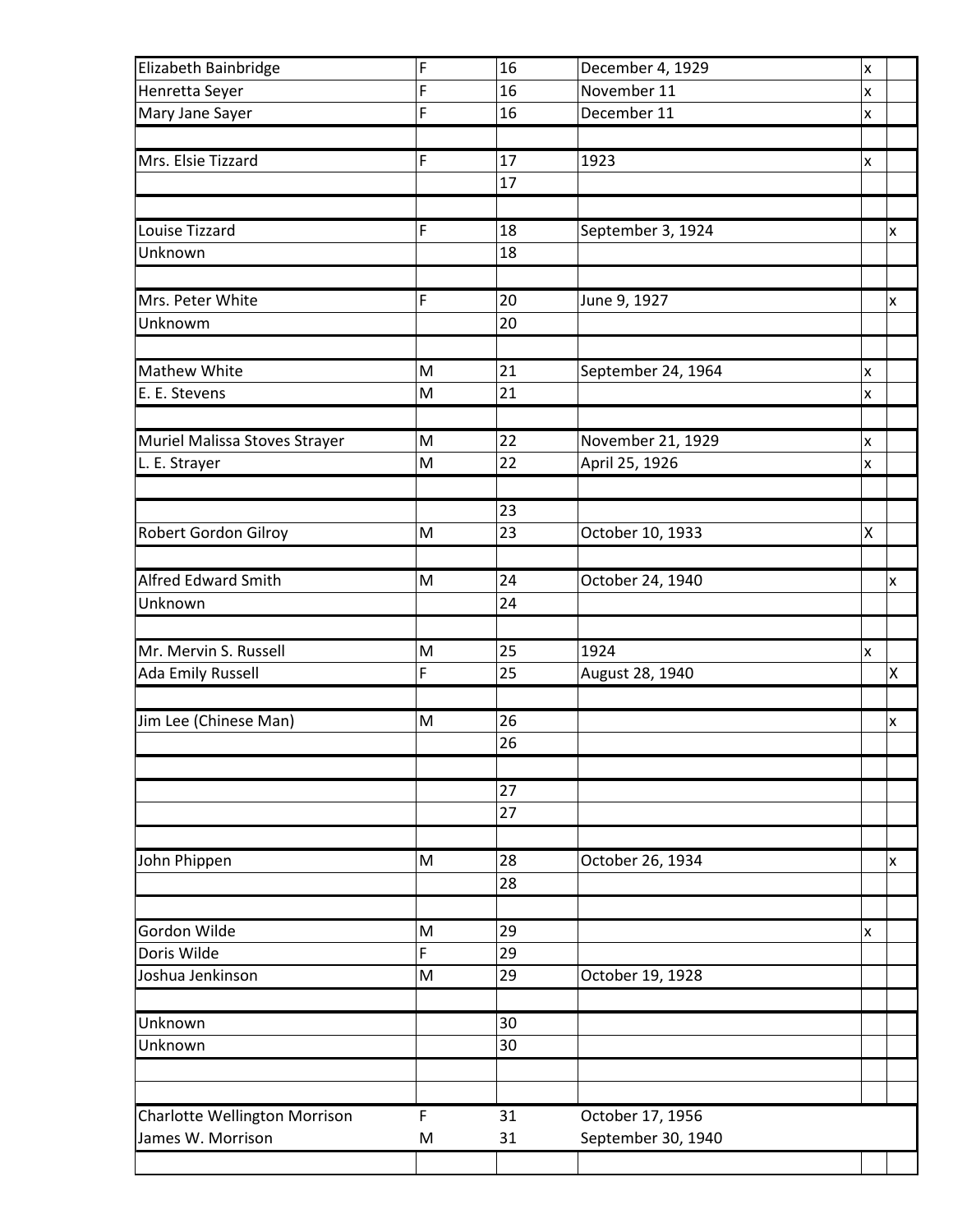| W. D. Irving                 | M                                                                                                          | 32       | December 4, 1924   | $\pmb{\mathsf{x}}$ |
|------------------------------|------------------------------------------------------------------------------------------------------------|----------|--------------------|--------------------|
| <b>Ralph Etson</b>           | M                                                                                                          | 32       | July 9             | x                  |
|                              |                                                                                                            |          |                    |                    |
| Clinton Albert White         | M                                                                                                          | 33       | April 23, 1929     | X                  |
| Tressa Hannah Mary White     | F                                                                                                          | 33       | April 18, 1981     | X                  |
|                              |                                                                                                            |          |                    |                    |
|                              |                                                                                                            |          |                    |                    |
| S. N. Albon                  | M                                                                                                          | 34       |                    |                    |
|                              |                                                                                                            |          |                    |                    |
| <b>Robert Henry Morrison</b> | M                                                                                                          | 35       | October 12, 1972   | X                  |
| <b>Henry Morrison</b>        | $\mathsf{M}% _{T}=\mathsf{M}_{T}\!\left( a,b\right) ,\ \mathsf{M}_{T}=\mathsf{M}_{T}\!\left( a,b\right) ,$ | 35       | August 25, 1930    | $\pmb{\mathsf{x}}$ |
| Unknown                      |                                                                                                            | 36       |                    |                    |
| Unknown                      |                                                                                                            | 36       |                    |                    |
|                              |                                                                                                            |          |                    |                    |
| Unknown                      |                                                                                                            | 37       |                    |                    |
| Unknown                      |                                                                                                            | 37       |                    |                    |
|                              |                                                                                                            |          |                    |                    |
| Unknown                      |                                                                                                            | 38       |                    |                    |
| Unknown                      |                                                                                                            | 38       |                    |                    |
|                              |                                                                                                            |          |                    |                    |
| <b>Mathew McCrea</b>         | M                                                                                                          | 39       | March 6, 1931      | X                  |
| <b>Thomas White</b>          | M                                                                                                          | 39       | September 25, 1939 | X                  |
| James L. White               | M                                                                                                          | 39       | July 14, 1925      | $\mathsf{x}$       |
|                              |                                                                                                            |          |                    |                    |
| Unknown                      |                                                                                                            | 40       |                    |                    |
| Unknown                      |                                                                                                            | 40       |                    |                    |
|                              |                                                                                                            |          |                    |                    |
| <b>Ashul Simpson</b>         | M                                                                                                          | 41       | November 16, 1932  |                    |
|                              |                                                                                                            | 41       |                    |                    |
|                              |                                                                                                            |          |                    |                    |
| Vernon Alfred Stevens        | M                                                                                                          | 42       | February 23, 1932  | x                  |
| <b>Arnold Stevens</b>        | $\mathsf{M}% _{T}=\mathsf{M}_{T}\!\left( a,b\right) ,\ \mathsf{M}_{T}=\mathsf{M}_{T}\!\left( a,b\right) ,$ | 42       | October 1, 1952    |                    |
|                              |                                                                                                            |          |                    |                    |
| Unknown<br>Unknown           |                                                                                                            | 44<br>44 |                    |                    |
|                              |                                                                                                            |          |                    |                    |
| Mildred Gladys Jenson        | $\mathsf F$                                                                                                | 45       | August 13, 1950    | Χ                  |
|                              |                                                                                                            | 45       |                    |                    |
|                              |                                                                                                            |          |                    |                    |
| Unknown                      |                                                                                                            | 46       |                    |                    |
| Unknown                      |                                                                                                            | 46       |                    |                    |
|                              |                                                                                                            |          |                    |                    |
| Sarah Ann Price              | F                                                                                                          | 47       | May 15, 1942       |                    |
| <b>Albert Price</b>          | M                                                                                                          | 47       | November 22, 1947  |                    |
|                              |                                                                                                            |          |                    |                    |
| Evelyn Knutson               | F                                                                                                          | 48       | December 7, 1932   | x                  |
| Linda Knutson                | F                                                                                                          | 48       |                    |                    |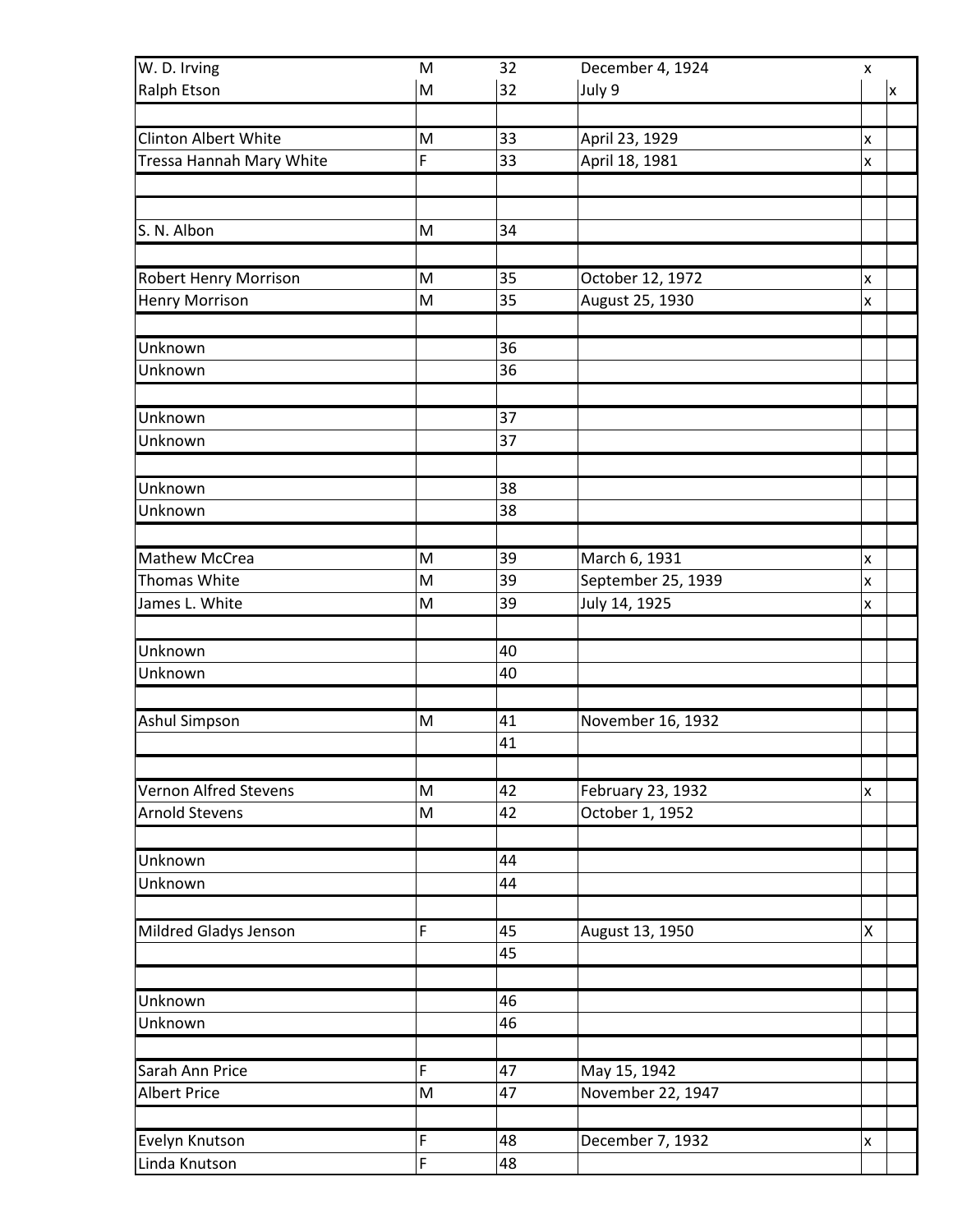| Vernon Robert Knutson           | M | 48       | June 9, 1910      | X |   |
|---------------------------------|---|----------|-------------------|---|---|
| Alberta McCreath                | F | 49       | April 12, 1982    | x |   |
|                                 |   |          |                   |   |   |
|                                 |   |          |                   |   |   |
| Ellwood Douglas Tizzard (Baby)  | M | 50       | October 9, 1946   |   |   |
| <b>Raymond Douglas Tizzard</b>  | M | 50       | July 20, 1912     | x |   |
| <b>Iris Muriel Tizzard</b>      | F | 50       | July 20, 1912     | X |   |
| <b>Ada Emily Royce</b>          | F | 51       | May 6, 1949       | X |   |
| Matias James Royce              | M | 51       | December 8, 1953  | X |   |
|                                 |   |          |                   |   |   |
| Sarah Louise Clifford           | F | 52       | February 9, 1955  | X |   |
| <b>Andrew Clifford</b>          | M | 52       | April 11, 1958    | X |   |
|                                 |   |          |                   |   |   |
| Barbera Ann Ingram (baby)       | F | 53       | April 3, 1951     |   | x |
| Unknown                         |   |          |                   |   |   |
| <b>Fredrick Gregory</b>         | M | 54       | March 12, 1949    | x |   |
| Alice Gregory                   | F | 54       | September 2, 1949 | x |   |
|                                 |   |          |                   |   |   |
| Baby of H. R. Clifford          | F | 55       | October 29, 1952  | X |   |
| Louise Clifford (Baby)          | F | 55       | October 29, 1952  | x |   |
|                                 |   |          |                   |   |   |
| <b>Sidney Chandler</b>          | M | 56       | April 28, 1948    | x |   |
|                                 |   | 56       |                   |   |   |
| Gerald JaQues Clifford          | M | 57       | November 2, 1994  | x |   |
|                                 |   | 57       |                   |   |   |
|                                 |   |          |                   |   |   |
| <b>Robert Clifford</b>          | M | 58       | April 14, 1944    |   | x |
|                                 |   | 58       |                   |   |   |
|                                 |   |          |                   |   |   |
| Unknown                         |   | 59       |                   |   |   |
| Unknown                         |   | 59       |                   |   |   |
|                                 |   |          |                   |   |   |
| Earl Dallyn (Baby)              | M | 60<br>60 | October 26, 1943  | x |   |
|                                 |   |          |                   |   |   |
| Manley Noble Morton             | M | 61       | May 13, 1937      | X |   |
|                                 |   | 61       |                   |   |   |
|                                 |   |          |                   |   |   |
| Susanna Hurst                   | F | 62       | May 11, 1940      | x |   |
| <b>Mable Perkins</b>            | F | 62       | 1977              | x |   |
| <b>Elizabeth Muriel Perkins</b> | F | 62       | October 2, 2012   | X |   |
| <b>Mordina Runnalls</b>         | F | 63       | November 18, 1978 | X |   |
|                                 |   |          |                   |   |   |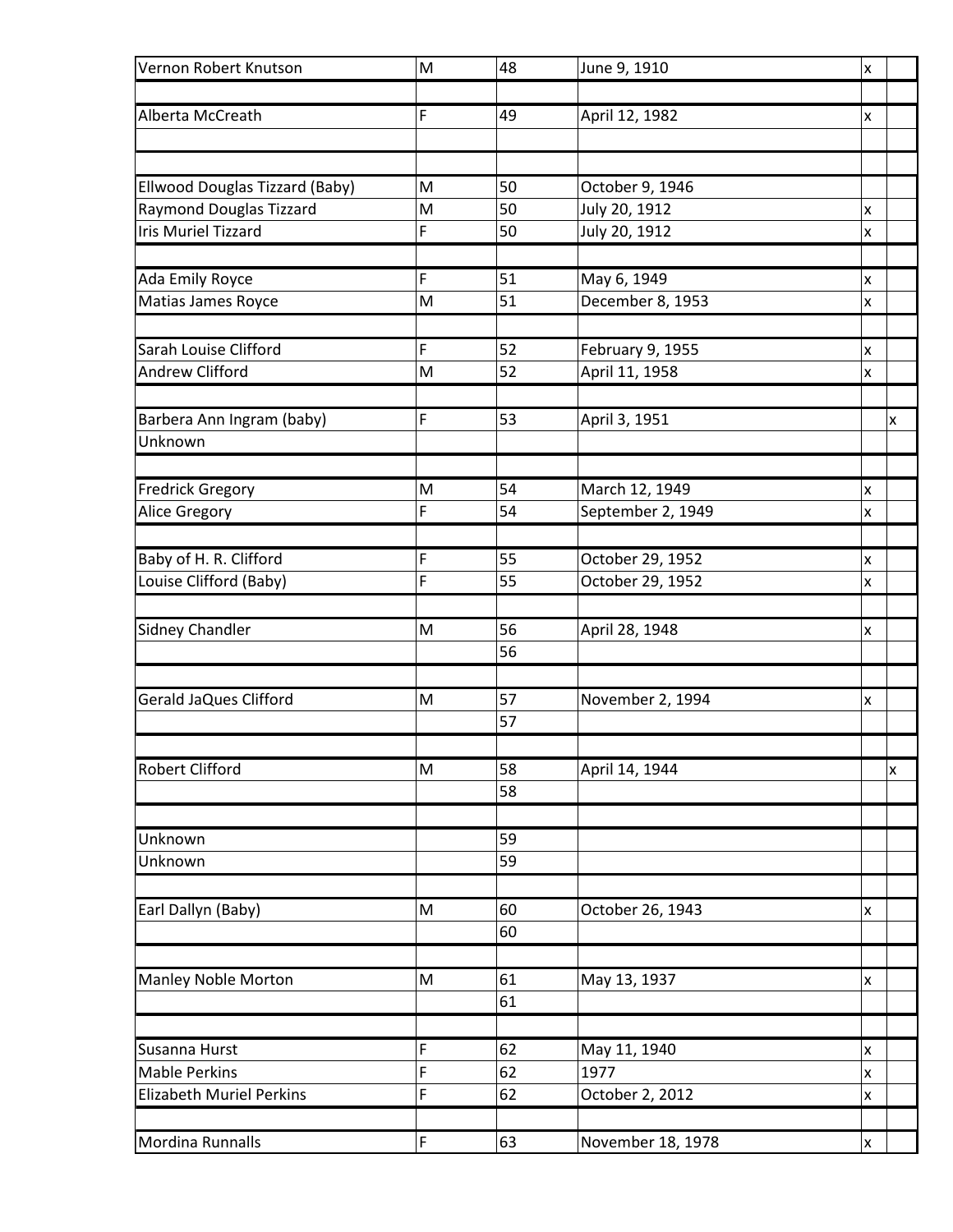| <b>William Charles Runnalls</b>      | M | 63 | March 1, 1961         | $\pmb{\mathsf{x}}$ |
|--------------------------------------|---|----|-----------------------|--------------------|
|                                      |   |    |                       |                    |
| Joseph David Dallyn (Baby)           | M | 64 | January 8, 1943       | x                  |
|                                      |   | 64 |                       |                    |
|                                      |   |    |                       |                    |
| Norman Charles White                 | M | 65 | October 28, 1959      | x                  |
|                                      |   | 65 |                       |                    |
| Janine Mary Borrowcliff              | F | 66 | June 17, 1977         | X                  |
| <b>Reginald Borrowcliff (Armand)</b> | M | 66 | August 9, 1986        | x                  |
|                                      |   |    |                       |                    |
| <b>Evelyn Mills</b>                  | F | 67 | November 29, 1955     | x                  |
|                                      |   | 67 |                       |                    |
|                                      |   |    |                       |                    |
|                                      |   | 68 |                       |                    |
|                                      |   | 68 |                       |                    |
|                                      |   |    |                       |                    |
| Infant of Eldon Dallyn               | F | 69 | April 5, 1949         | x                  |
| Infant of Sharleen Dallyn            | F | 69 | May 15, 1969          | x                  |
| Donna Corine McMann (Infant)         | F | 69 | January 10, 1972      |                    |
| Victor Cameron & Laura Dallyn        | F | 69 | 2019-02-25/2009-09-12 | X                  |
|                                      |   |    |                       |                    |
|                                      |   | 70 |                       |                    |
|                                      |   | 70 |                       |                    |
| George Clifford Dallyn               | M | 71 | January 3, 1963       | x                  |
| Hazel Dallyn (Gregory)               | F | 71 | 1984                  | X                  |
|                                      |   |    |                       |                    |
|                                      |   | 72 |                       |                    |
|                                      |   | 72 |                       |                    |
|                                      |   |    |                       |                    |
| Ambrose Dallyn                       | M | 73 | October 14, 1937      | X                  |
| Ellen Dallyn                         | F | 73 | December 10, 1953     | x                  |
|                                      |   |    |                       |                    |
|                                      |   | 74 |                       |                    |
|                                      |   | 74 |                       |                    |
|                                      |   |    |                       |                    |
|                                      |   |    |                       |                    |
|                                      |   |    |                       |                    |
| <b>Baby Windsor Clifford</b>         | M | 75 | Septmber 17, 1937     | Ιx                 |
| <b>Edith August Clifford</b>         | F | 75 | October 8, 1940       | X                  |
| William John Clifford                | M | 75 | March 13, 1943        | X                  |
|                                      |   |    |                       |                    |
| Orla Burton                          | M | 77 | May 2, 1939           | X                  |
| Selina Anne Burton                   | F | 77 | November 9, 1967      | X                  |
|                                      |   |    |                       |                    |
| Maggie Murtle Morrison               | F | 78 | December 14, 1952     | $\mathsf{x}$       |
|                                      |   |    |                       |                    |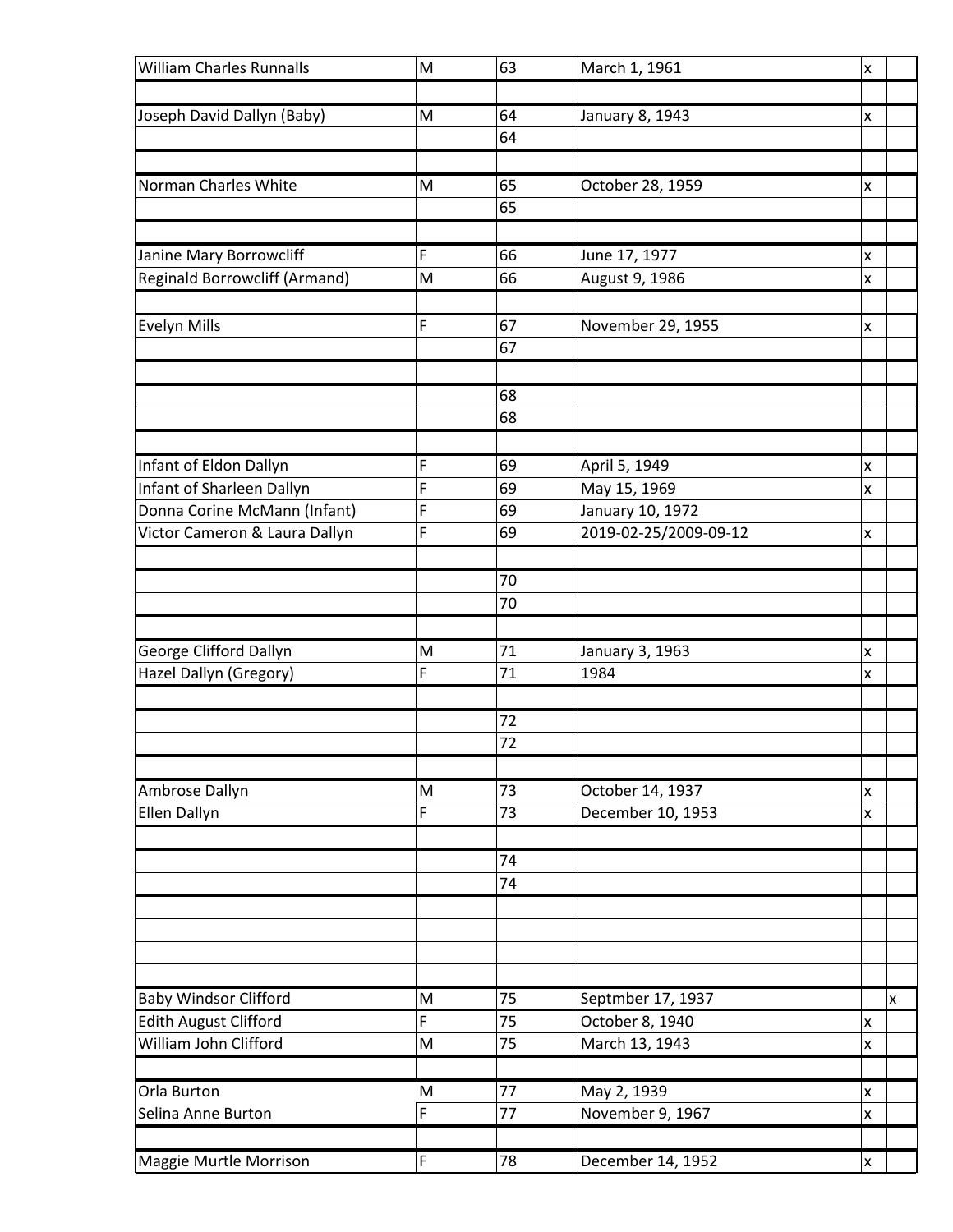| F<br>78<br>Helen Gertrude Mynberg                                            | October 13, 1963<br>X |
|------------------------------------------------------------------------------|-----------------------|
|                                                                              |                       |
| George Arthur Burton<br>79<br>April 21, 1957<br>M                            | x                     |
| F<br>79<br>Mrs. Violet Roseannie Burton<br>December 1, 1969                  | X                     |
|                                                                              |                       |
| <b>Elliot Roger Brown</b><br>M<br>80<br>April 15, 1959                       | x                     |
| 80                                                                           |                       |
|                                                                              |                       |
| Thomas H. Smith<br>81<br>M<br>August 8, 1936                                 | x                     |
| F<br>Isabella Smith<br>81                                                    |                       |
|                                                                              |                       |
| 82<br>John Redyers Buller White<br>M<br>July 29, 1950<br>82                  | x                     |
|                                                                              |                       |
| Joseph G. Dallyn<br>M<br>83<br>August 12, 1937                               | x                     |
| Frances C. Dallyn<br>F<br>83<br>August 9, 1977                               | X                     |
|                                                                              |                       |
| <b>Margaret McCaughty</b><br>F<br>84                                         |                       |
| 84                                                                           |                       |
|                                                                              |                       |
| November 30, 1938<br><b>Anson Burton</b><br>M<br>85                          |                       |
| F<br>85<br>December 10, 1945<br>Amelia Burton                                |                       |
| F<br>85<br>Anne Burton - 1910-2004<br>2004                                   |                       |
| <b>Albert Aurther Burton</b><br>M<br>85<br>February 28, 1996                 |                       |
|                                                                              |                       |
| <b>Howard White</b><br>86<br>September 10, 2013<br>M                         |                       |
| 86<br>Reserved                                                               |                       |
|                                                                              |                       |
| Frederk John Alexender Hilker<br>87<br>September 18, 2002<br>M               | x                     |
| F<br><b>Pauline Hilker</b><br>87<br>December 6, 1998                         | x                     |
|                                                                              |                       |
| <b>Bruce Hilker</b><br>88<br>M<br>October 1, 2019                            |                       |
| 88<br>Reserved                                                               |                       |
| <b>Russell James White</b><br>89                                             |                       |
| September 3, 1991<br>M<br>Doris Lucille White<br>F<br>December 9, 2014<br>89 | x                     |
|                                                                              |                       |
| <b>Richard Jeston Wilde</b><br>90<br>October 26, 1941<br>M                   | X                     |
| F<br>Elizabeth Emma Wilde<br>90<br>April 11, 1946                            | x                     |
|                                                                              |                       |
| Joseph Ingram White<br>91<br>September 10, 1950<br>M                         | x                     |
| F<br>Alice K. Brown<br>91<br>Febraury 28, 1977                               | X                     |
|                                                                              |                       |
| F<br>92 & 93<br>February 11, 1931<br>Jennie Pound                            | X                     |
| M<br>92 & 93<br>L. L. Pound<br>December 17, 1949                             | X                     |
|                                                                              |                       |
| Reserved<br>94                                                               |                       |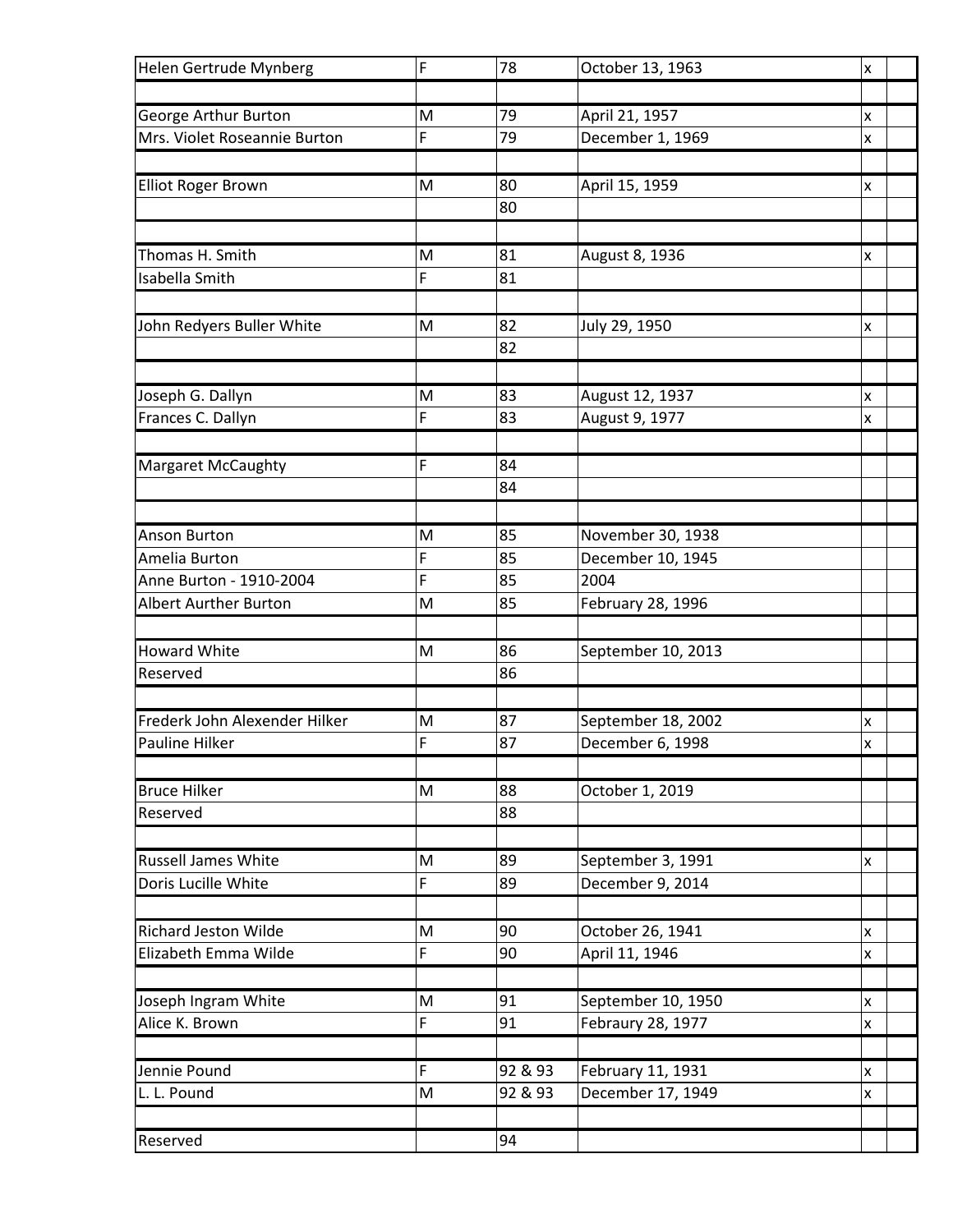| Reserved                                                       |        | 94         |                                |        |
|----------------------------------------------------------------|--------|------------|--------------------------------|--------|
|                                                                |        |            |                                |        |
| <b>Victor Dallyn</b>                                           | M      | 95         | May 7, 1979                    | x      |
| Virginia Pearl Dallyn                                          | F      | 95         | April 26, 1984                 | X      |
|                                                                |        |            |                                |        |
| Linda Miller                                                   | F      | 96         | August 27, 1968                | X      |
| Margaret Edwards                                               | F      | 96         | November 9, 1987               | X      |
| <b>George Miller</b>                                           | M      | 96         | August 20, 1986                | X      |
| Edith Belle Miller                                             | F      | 96         | November 9, 1987               | x      |
| George Wellington White                                        | M      | 97         | December 21, 1969              |        |
| Sarah Ann Bessie White                                         | F      | 97         | March 23, 1993                 | x<br>X |
|                                                                |        |            |                                |        |
| Oran Wright                                                    | M      | 98         | December 1, 1979               | x      |
|                                                                |        | 98         |                                |        |
|                                                                |        |            |                                |        |
| Derrick Parker (Baby)                                          | M      | 99         | October, 1988                  | x      |
|                                                                |        | 99         |                                |        |
|                                                                |        |            |                                |        |
| <b>Richard Charles Tizzard</b>                                 | M      | 100        | October 20, 1981               | X      |
| Doris Thelma Tizzard                                           | F      | 100        | June 5, 2004                   | x      |
|                                                                |        |            |                                |        |
| George Arthur Skinner                                          | M      | 101        | September 9, 2014              |        |
| Robert Skinner                                                 |        | 101        |                                |        |
|                                                                |        |            |                                |        |
| <b>Ervin Montgomery</b>                                        | M      | 102        | January 10, 1986               | x      |
|                                                                |        | 102        |                                |        |
|                                                                |        |            |                                |        |
| Euphemia Bell Tizzard                                          | F      | 103        | June 23, 1978                  | X      |
| Robert Charles Tizzard                                         | M      | 103        | September 1, 1976              | x      |
|                                                                |        |            |                                |        |
| Jack (John) Hilker                                             | M      | 104        | August 11, 1977                | X      |
| <b>Elsie Hilker</b>                                            | F      | 104        | 1989                           |        |
|                                                                |        |            |                                |        |
| <b>Harold Stanley Burton</b><br>Freda Melissa Christina Burton | M<br>F | 105<br>105 | June 6, 1992<br>April 27, 2013 | X      |
|                                                                |        |            |                                |        |
| Violet Sadie Dallyn                                            | F      | 106        | November 2, 2001               | X      |
| <b>Bruce Dallyn</b>                                            | M      | 106        |                                |        |
| Ross Clayton Dallyn                                            | M      | 106        | February 11, 1979              | X      |
|                                                                |        |            |                                |        |
| Wayne Kelly McMann                                             | M      | 107        | June 23, 1971                  | X      |
|                                                                |        | 107        |                                |        |
|                                                                |        |            |                                |        |
| Patricia Dallyn                                                | F      | 108        | May 4, 1985                    | X      |
| Lawrence Kenneth Dallyn                                        | M      | 108        | July 4, 2011                   | X      |
|                                                                |        |            |                                |        |
|                                                                |        |            |                                |        |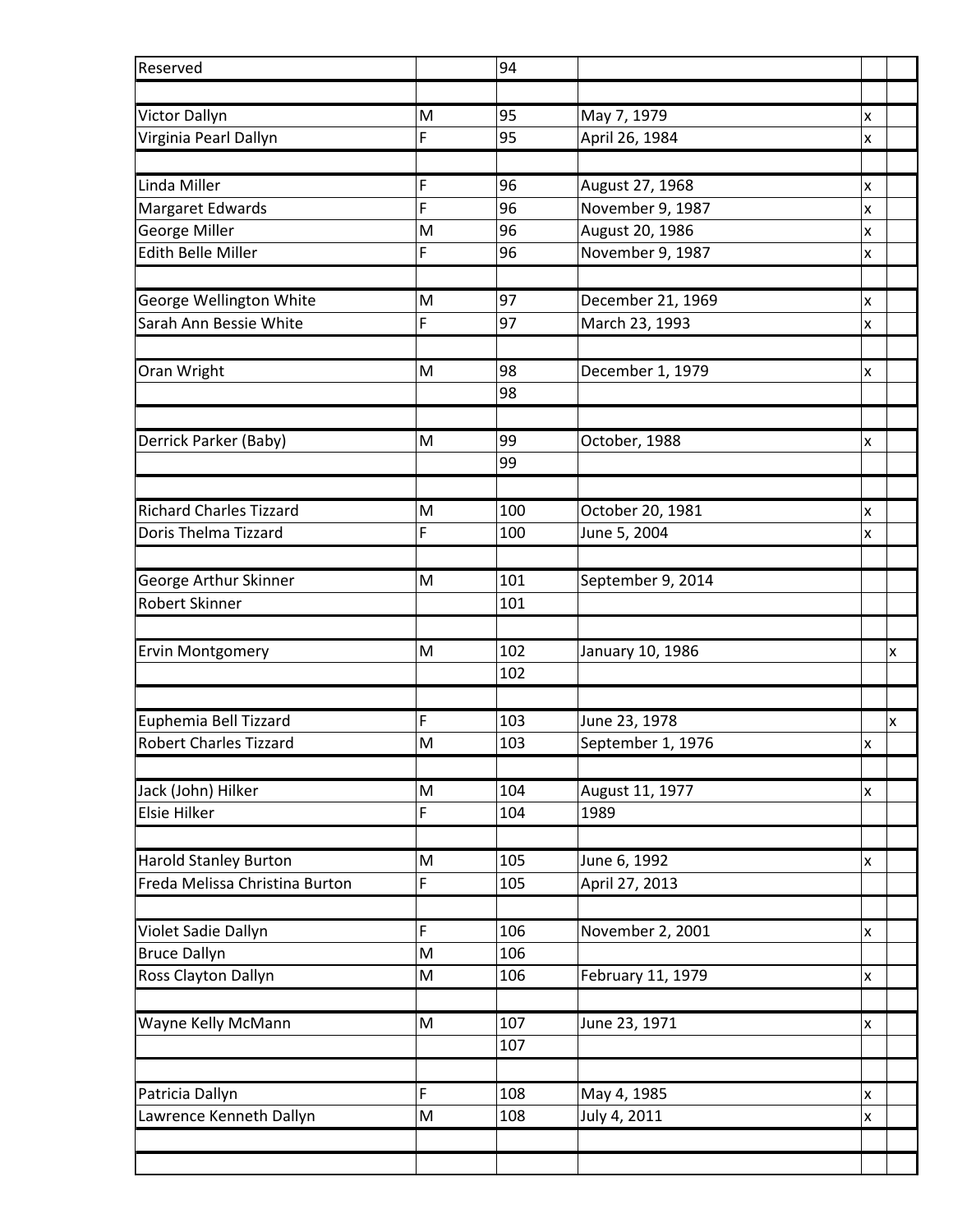| Reserved - Haydu, Phillip         |        | 109        |                   |                         |
|-----------------------------------|--------|------------|-------------------|-------------------------|
|                                   |        |            |                   |                         |
| <b>William Herbert Burton</b>     | M      | 110        | April 17, 1974    | x                       |
| <b>Grace Burton</b>               | F      | 110        |                   |                         |
|                                   |        |            |                   |                         |
| <b>Florence Fanny Tizzard</b>     | F      | 111        | July 23, 1966     | X                       |
| <b>Robert Bruce Tizzard</b>       | M      | 111        | December 18, 1999 | X                       |
|                                   |        |            |                   |                         |
| Raymond Clyde Dallyn              | M      | 112        | January 8, 1950   | X                       |
| Margaret Triva (Dallyn) Armstrong | F      | 112        | November 6, 1992  | X                       |
|                                   |        |            |                   |                         |
| <b>Jack Oliver</b>                | M      | 113        | August 22, 1957   | X                       |
| Muriel Grace Oliver               | F      | 113        | August 28, 1999   | X                       |
|                                   |        |            |                   |                         |
| Alfred Ambrose Dallyn             | M      | 114        | January 8, 1950   | X                       |
|                                   |        | 114        |                   |                         |
| Armond Borrowcliff                |        |            |                   |                         |
| Velma Eileen Borrowcliff          | M<br>F | 115<br>115 | February 19, 1987 | X                       |
|                                   |        |            | March 4, 2011     | X                       |
| Barbara Rose Clifford             | F      | 116        | June 21, 1996     |                         |
| <b>Wesley Ernest Clifford</b>     | M      | 116        | June 11, 2001     | X<br>$\pmb{\mathsf{X}}$ |
|                                   |        |            |                   |                         |
| Sidney William Buck               | M      | 117        | August 13, 2006   | X                       |
| Reserved                          |        | 117        |                   |                         |
|                                   |        |            |                   |                         |
| <b>Harry Allen</b>                | M      | 118        | July 18, 1947     | X                       |
|                                   |        | 118        |                   |                         |
|                                   |        |            |                   |                         |
| <b>Duane Bowers</b>               | M      | 118        |                   | İΧ.                     |
|                                   |        | 118        |                   |                         |
|                                   |        |            |                   |                         |
|                                   |        | 119        |                   |                         |
|                                   |        | 119        |                   |                         |
|                                   |        |            |                   |                         |
|                                   |        | 120        |                   |                         |
|                                   |        | 120        |                   |                         |
|                                   |        |            |                   |                         |
|                                   |        | 121        |                   |                         |
|                                   |        | 121        |                   |                         |
|                                   |        |            |                   |                         |
|                                   |        |            |                   |                         |
|                                   |        | 122        |                   |                         |
|                                   |        | 122        |                   |                         |
|                                   |        |            |                   |                         |
|                                   |        | 10         |                   |                         |
|                                   |        | 150        |                   |                         |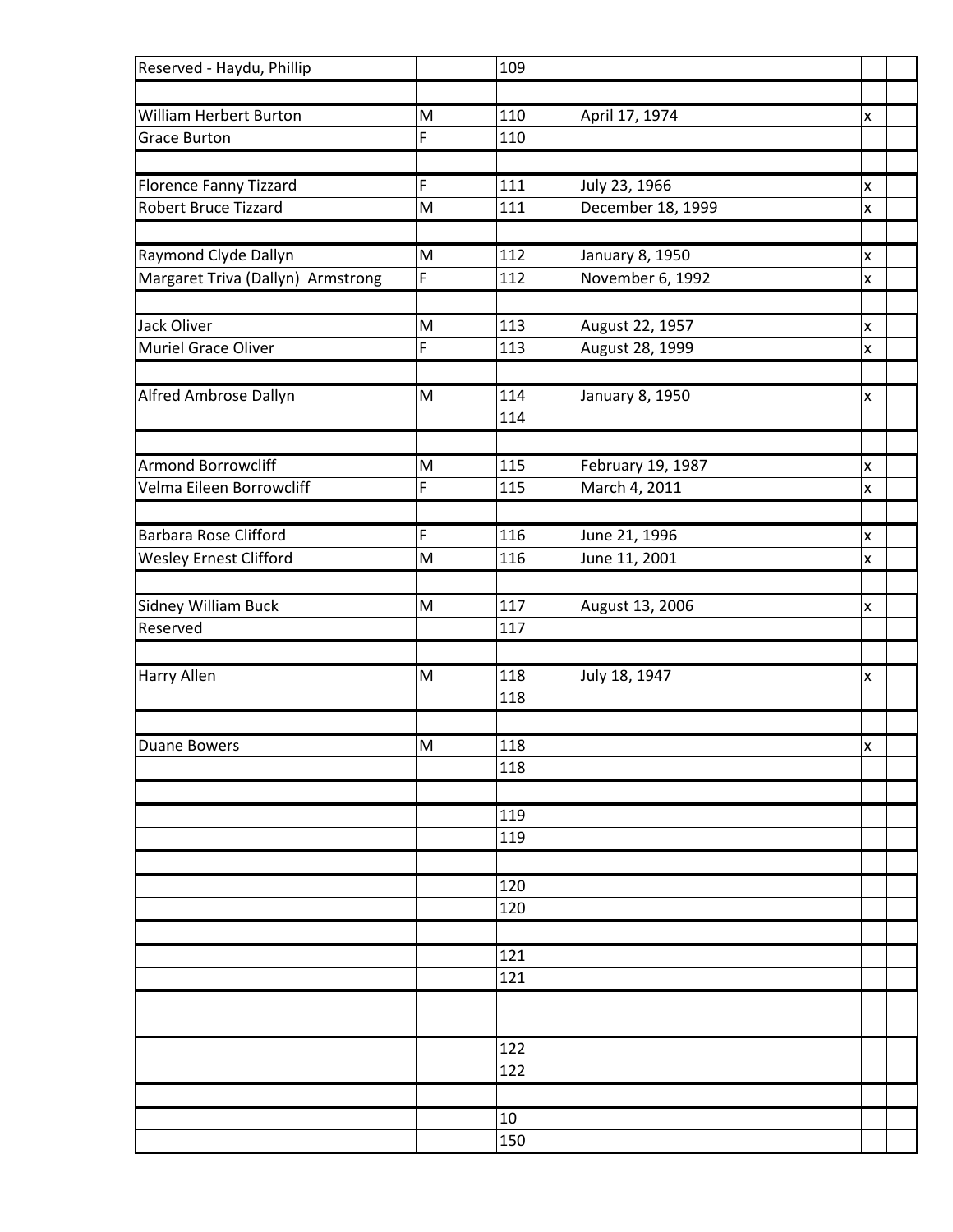|                              |           | 151 |                    |                    |   |
|------------------------------|-----------|-----|--------------------|--------------------|---|
|                              |           | 151 |                    |                    |   |
|                              |           |     |                    |                    |   |
|                              |           | 152 |                    |                    |   |
|                              |           | 152 |                    |                    |   |
|                              |           |     |                    |                    |   |
| Reserved                     |           | 153 |                    |                    |   |
| Reserved                     |           | 153 |                    |                    |   |
| Reserved                     |           | 154 |                    |                    |   |
| Reserved                     |           | 154 |                    |                    |   |
|                              |           |     |                    |                    |   |
| Reserved                     |           | 155 |                    |                    |   |
| Reserved                     |           | 155 |                    |                    |   |
|                              |           |     |                    |                    |   |
|                              |           | 156 |                    |                    |   |
|                              |           | 156 |                    |                    |   |
|                              |           |     |                    |                    |   |
| Reserved                     |           | 157 |                    |                    |   |
| Reserved                     |           | 157 |                    |                    |   |
| Morley Tizzard               |           | 158 | April 16, 2016     |                    |   |
|                              |           | 158 |                    |                    |   |
|                              |           |     |                    |                    |   |
| Norman Wm. S. Tizzarad       | M         | 159 | October 4, 2001    | X                  |   |
| Ruth Rachel Tizzard          | F         | 159 | February 9, 2002   | $\pmb{\mathsf{x}}$ |   |
|                              |           |     |                    |                    |   |
| Cyril Clifton Dallyn         | M         | 161 | September 8, 2004  |                    | X |
|                              |           | 161 |                    |                    |   |
|                              |           |     |                    |                    |   |
| Earl William Dallyn          | M         | 162 | September 7, 2004  |                    | X |
| Edith May Dallyn             | F         | 162 | September 7, 2004  |                    | x |
| Reserved                     |           | 163 |                    |                    |   |
| Reserved                     |           | 163 |                    |                    |   |
|                              |           |     |                    |                    |   |
| Reserved                     |           | 164 |                    |                    |   |
| Reserved                     |           | 164 |                    |                    |   |
|                              |           |     |                    |                    |   |
| <b>William James Pickard</b> | M         | 165 | October 20, 2006   | $\pmb{\mathsf{X}}$ |   |
| Iris Ellen Louise Pickard    | F         | 165 | September 10, 2013 |                    |   |
|                              |           |     |                    |                    |   |
|                              |           | 166 |                    |                    |   |
|                              |           | 166 |                    |                    |   |
|                              |           |     |                    |                    |   |
| Orville Ingraham Clifford    | ${\sf M}$ | 167 | February 26, 2011  |                    |   |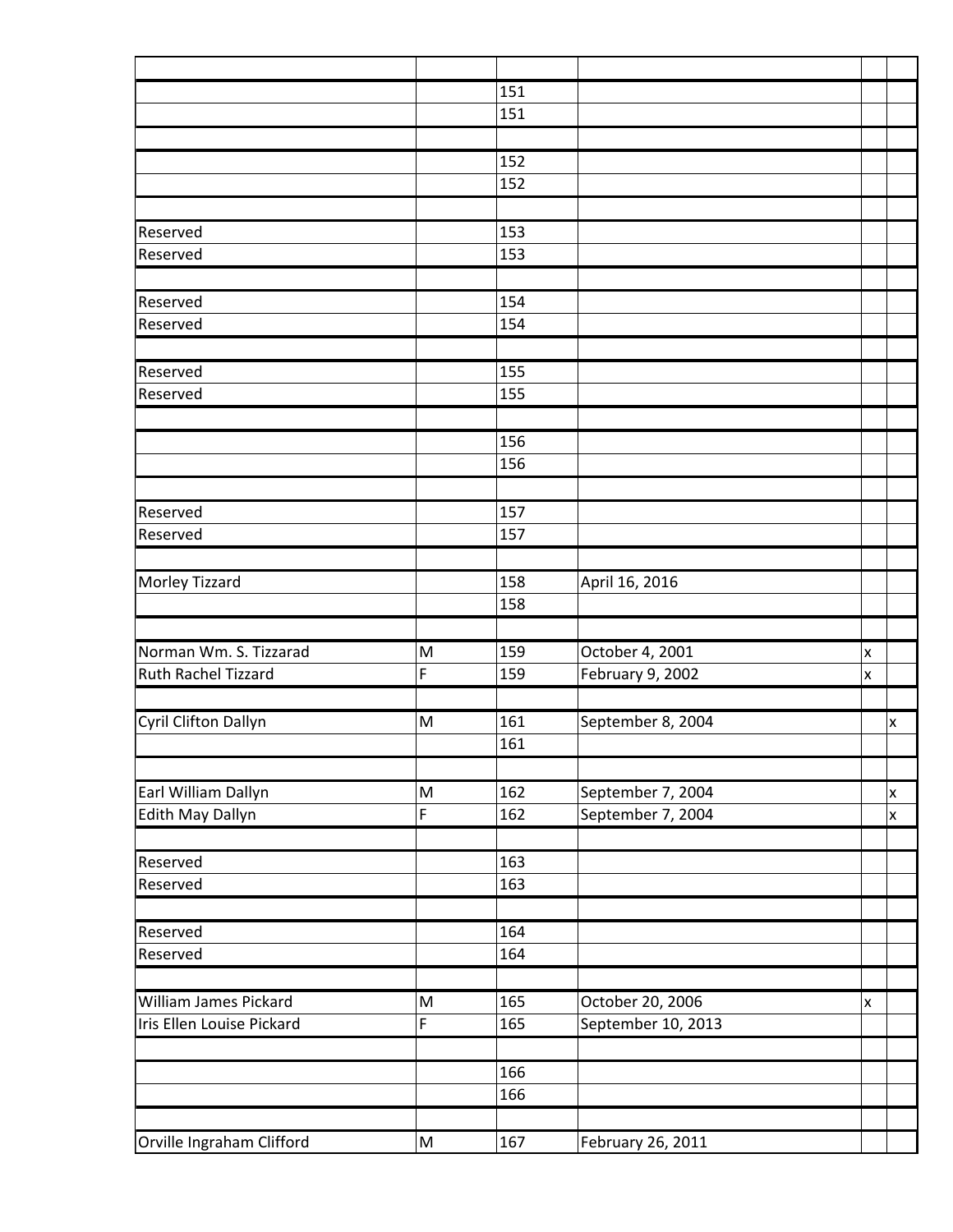| Ernie Clifford          | M           | 167              |               |  |
|-------------------------|-------------|------------------|---------------|--|
| Myrtle Oweatta Clifford | $\mathsf F$ | 167              | June 18, 2012 |  |
|                         |             |                  |               |  |
|                         |             | 168              |               |  |
|                         |             | 168              |               |  |
|                         |             |                  |               |  |
|                         |             | 169              |               |  |
|                         |             | 169              |               |  |
|                         |             |                  |               |  |
|                         |             | 170              |               |  |
|                         |             | 170              |               |  |
|                         |             |                  |               |  |
|                         |             |                  |               |  |
|                         |             | 171              |               |  |
|                         |             | 171              |               |  |
|                         |             |                  |               |  |
|                         |             | $\overline{172}$ |               |  |
|                         |             | 172              |               |  |
|                         |             |                  |               |  |
|                         |             | 173              |               |  |
|                         |             | 173              |               |  |
|                         |             |                  |               |  |
|                         |             | 174              |               |  |
|                         |             | 174              |               |  |
|                         |             |                  |               |  |
|                         |             | 175              |               |  |
|                         |             | 175              |               |  |
|                         |             |                  |               |  |
|                         |             | 176              |               |  |
|                         |             | 176              |               |  |
|                         |             |                  |               |  |
|                         |             | 177              |               |  |
|                         |             | 177              |               |  |
|                         |             |                  |               |  |
|                         |             | 178              |               |  |
|                         |             | 178              |               |  |
|                         |             |                  |               |  |
|                         |             |                  |               |  |
|                         |             | 179              |               |  |
|                         |             | 179              |               |  |
|                         |             |                  |               |  |
|                         |             | 180              |               |  |
|                         |             | 180              |               |  |
|                         |             |                  |               |  |
|                         |             | 181              |               |  |
|                         |             | 181              |               |  |
|                         |             |                  |               |  |
|                         |             | 182              |               |  |
|                         |             | 182              |               |  |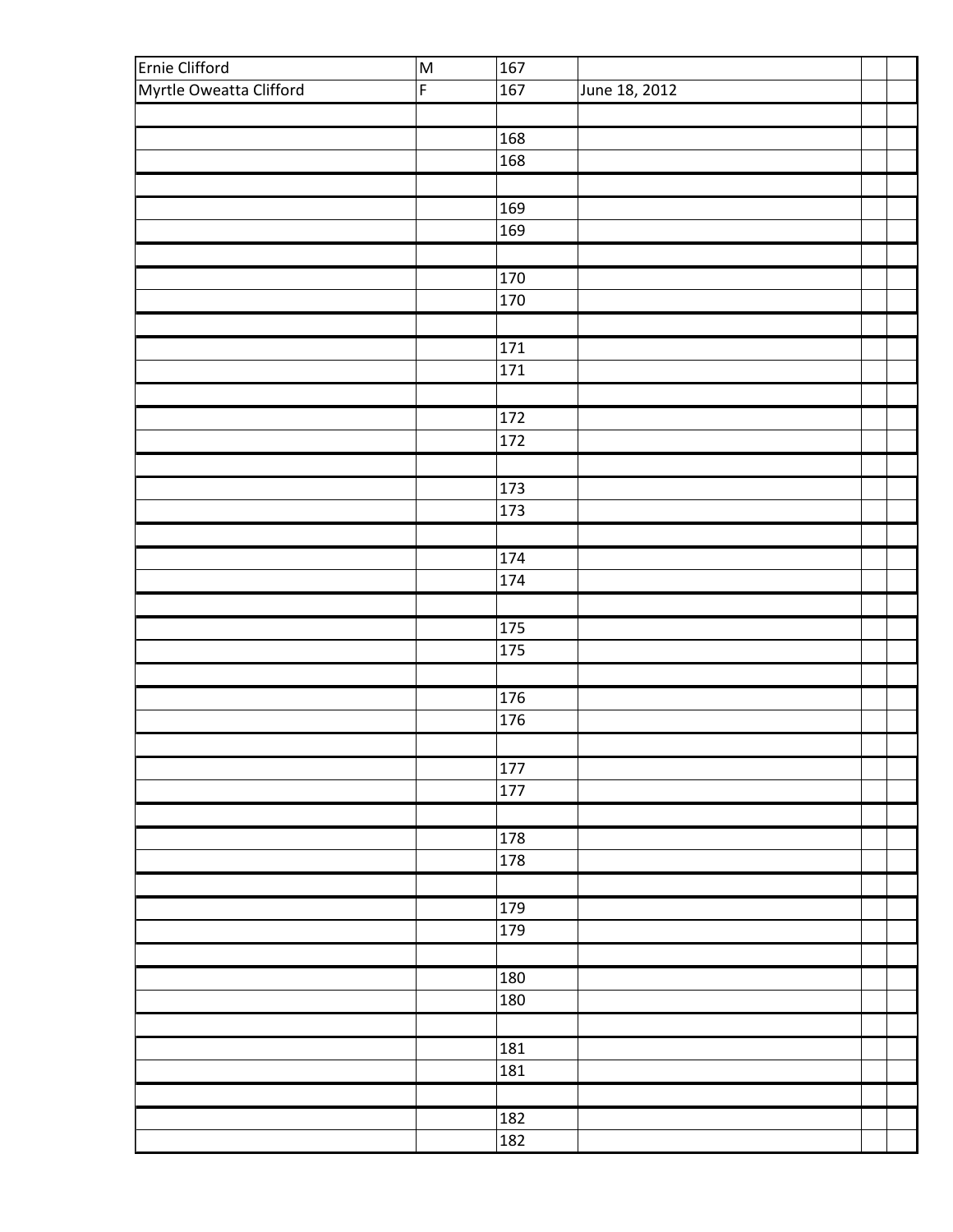|  | 183 |  |  |
|--|-----|--|--|
|  | 183 |  |  |
|  |     |  |  |
|  | 184 |  |  |
|  | 184 |  |  |
|  |     |  |  |
|  | 185 |  |  |
|  | 185 |  |  |
|  |     |  |  |
|  | 186 |  |  |
|  | 186 |  |  |
|  |     |  |  |
|  | 187 |  |  |
|  | 187 |  |  |
|  |     |  |  |
|  | 188 |  |  |
|  | 188 |  |  |
|  |     |  |  |
|  | 189 |  |  |
|  | 189 |  |  |
|  |     |  |  |
|  | 190 |  |  |
|  | 190 |  |  |
|  |     |  |  |
|  | 191 |  |  |
|  | 191 |  |  |
|  |     |  |  |
|  | 192 |  |  |
|  | 192 |  |  |
|  |     |  |  |
|  | 193 |  |  |
|  | 193 |  |  |
|  |     |  |  |
|  | 194 |  |  |
|  | 194 |  |  |
|  |     |  |  |
|  |     |  |  |
|  | 195 |  |  |
|  | 195 |  |  |
|  |     |  |  |
|  | 196 |  |  |
|  | 196 |  |  |
|  |     |  |  |
|  | 197 |  |  |
|  | 197 |  |  |
|  |     |  |  |
|  | 198 |  |  |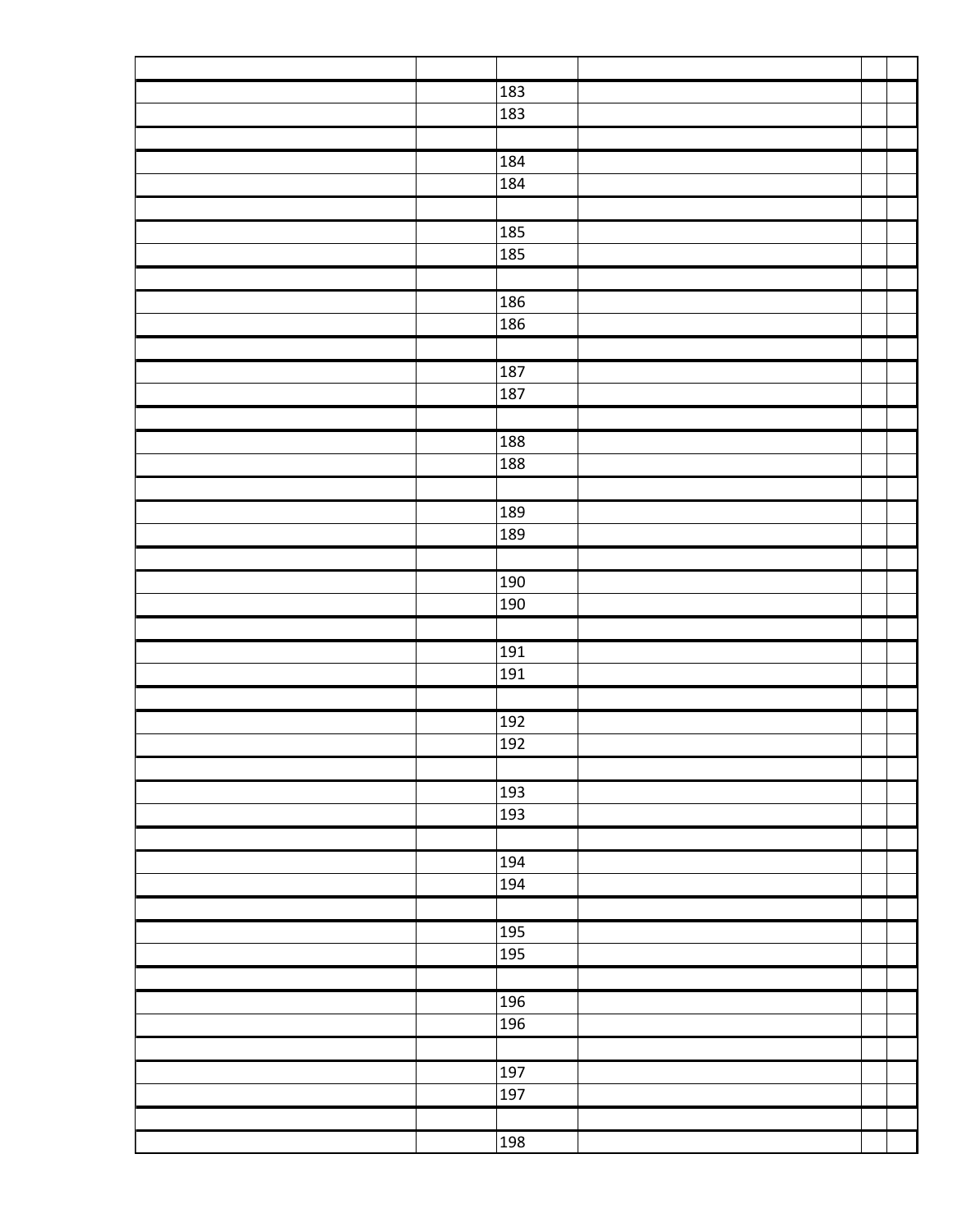|            |                         | 198              |             |   |  |
|------------|-------------------------|------------------|-------------|---|--|
|            |                         |                  |             |   |  |
|            |                         | 199              |             |   |  |
|            |                         | 199              |             |   |  |
|            |                         |                  |             |   |  |
|            |                         | 200              |             |   |  |
|            |                         | 200              |             |   |  |
|            |                         |                  |             |   |  |
|            |                         | 201              |             |   |  |
|            |                         | 201              |             |   |  |
|            |                         |                  |             |   |  |
|            |                         | 202              |             |   |  |
|            |                         | 202              |             |   |  |
|            |                         |                  |             |   |  |
|            |                         | 203              |             |   |  |
|            |                         | 203              |             |   |  |
|            |                         |                  |             |   |  |
|            |                         | 204              |             |   |  |
|            |                         | 204              |             |   |  |
|            |                         |                  |             |   |  |
|            |                         | 205              |             |   |  |
|            |                         | 205              |             |   |  |
|            |                         |                  |             |   |  |
|            |                         | 206              |             |   |  |
|            |                         | 206              |             |   |  |
|            |                         |                  |             |   |  |
|            |                         | 207              |             |   |  |
|            |                         | 207              |             |   |  |
|            |                         |                  |             |   |  |
|            |                         | 208              |             |   |  |
|            |                         | 208              |             |   |  |
|            |                         |                  |             |   |  |
|            |                         | 209              |             |   |  |
|            |                         | 209              |             |   |  |
|            |                         |                  |             |   |  |
|            |                         | 210              |             |   |  |
|            |                         | 210              |             |   |  |
|            |                         |                  |             |   |  |
|            |                         | 211              |             |   |  |
|            |                         | 211              |             |   |  |
|            |                         |                  |             |   |  |
|            |                         |                  |             |   |  |
| Wayne Buck | $\overline{\mathsf{M}}$ | 212              | May 9, 2014 | X |  |
| Reserved   |                         | 212              |             |   |  |
|            |                         |                  |             |   |  |
|            |                         | $\overline{213}$ |             |   |  |
|            |                         | 213              |             |   |  |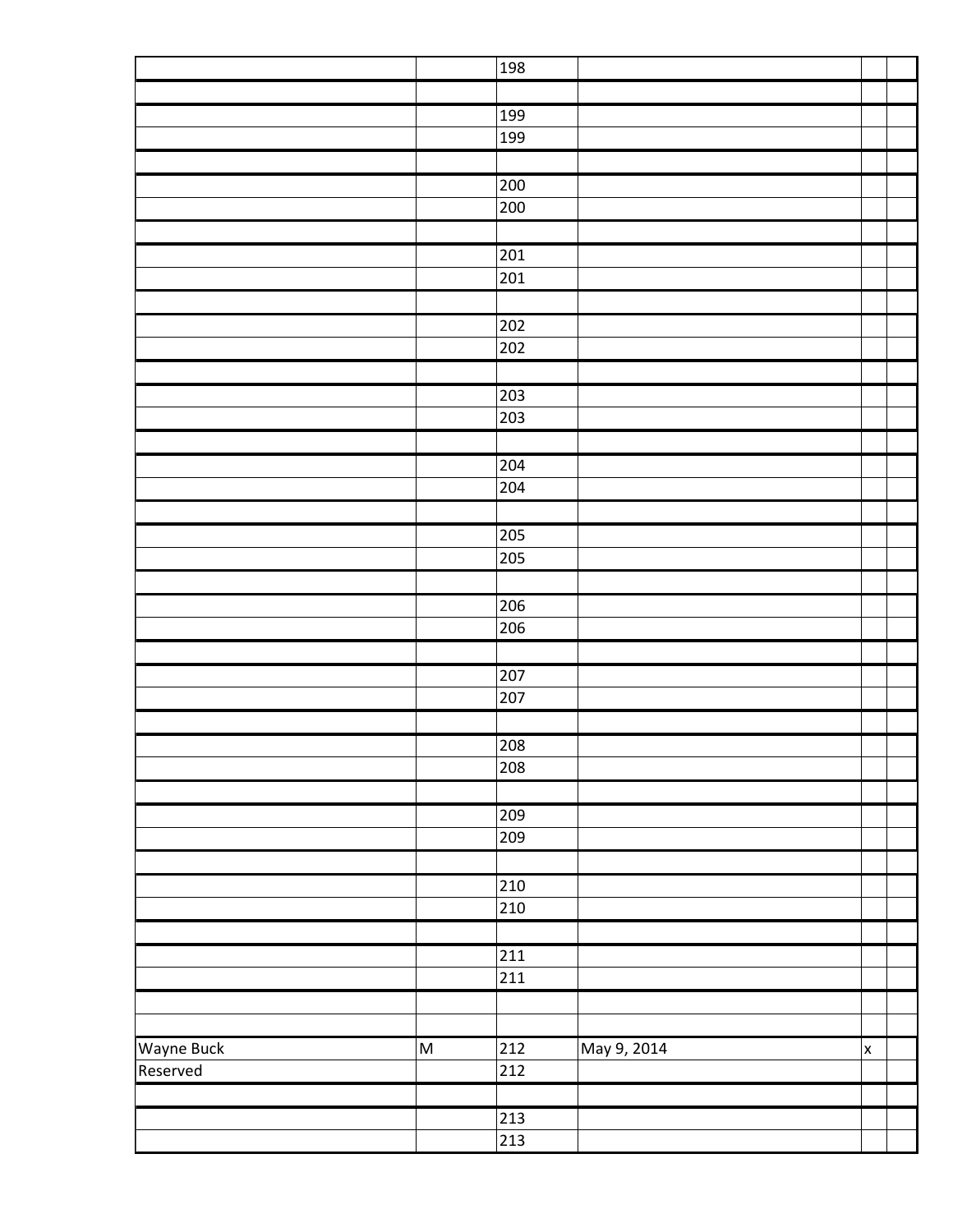|            |                                                                                                            | 214              |                    |   |  |
|------------|------------------------------------------------------------------------------------------------------------|------------------|--------------------|---|--|
|            |                                                                                                            | 214              |                    |   |  |
|            |                                                                                                            |                  |                    |   |  |
|            |                                                                                                            | 215              |                    |   |  |
|            |                                                                                                            | 215              |                    |   |  |
|            |                                                                                                            |                  |                    |   |  |
|            |                                                                                                            | 216              |                    |   |  |
|            |                                                                                                            | 216              |                    |   |  |
|            |                                                                                                            |                  |                    |   |  |
|            |                                                                                                            | 217              |                    |   |  |
|            |                                                                                                            | 217              |                    |   |  |
|            |                                                                                                            |                  |                    |   |  |
|            |                                                                                                            | 218              |                    |   |  |
|            |                                                                                                            | 218              |                    |   |  |
|            |                                                                                                            |                  |                    |   |  |
|            |                                                                                                            | 219              |                    |   |  |
|            |                                                                                                            | 219              |                    |   |  |
|            |                                                                                                            |                  |                    |   |  |
|            |                                                                                                            | 220              |                    |   |  |
|            |                                                                                                            | 220              |                    |   |  |
|            |                                                                                                            |                  |                    |   |  |
|            |                                                                                                            | 221              |                    |   |  |
|            |                                                                                                            | 221              |                    |   |  |
|            |                                                                                                            |                  |                    |   |  |
|            |                                                                                                            |                  |                    |   |  |
| Ivan Buck  | $\mathsf{M}% _{T}=\mathsf{M}_{T}\!\left( a,b\right) ,\ \mathsf{M}_{T}=\mathsf{M}_{T}\!\left( a,b\right) ,$ | $\overline{222}$ |                    | X |  |
| Reserved   |                                                                                                            | 222              | June 17, 2010      |   |  |
|            |                                                                                                            |                  |                    |   |  |
|            | M                                                                                                          | 223              |                    |   |  |
| Don Dallyn |                                                                                                            | 223              | September 11, 2020 |   |  |
|            |                                                                                                            |                  |                    |   |  |
|            |                                                                                                            | 224              |                    |   |  |
|            |                                                                                                            | 224              |                    |   |  |
|            |                                                                                                            |                  |                    |   |  |
| Reserved   |                                                                                                            | 225              |                    |   |  |
|            |                                                                                                            | 225              |                    |   |  |
| Reserved   |                                                                                                            |                  |                    |   |  |
| Reserved   |                                                                                                            | 226              |                    |   |  |
| Reserved   |                                                                                                            | 226              |                    |   |  |
|            |                                                                                                            |                  |                    |   |  |
|            |                                                                                                            | 227              |                    |   |  |
|            |                                                                                                            | 227              |                    |   |  |
|            |                                                                                                            |                  |                    |   |  |
|            |                                                                                                            | 228              |                    |   |  |
|            |                                                                                                            | 228              |                    |   |  |
|            |                                                                                                            |                  |                    |   |  |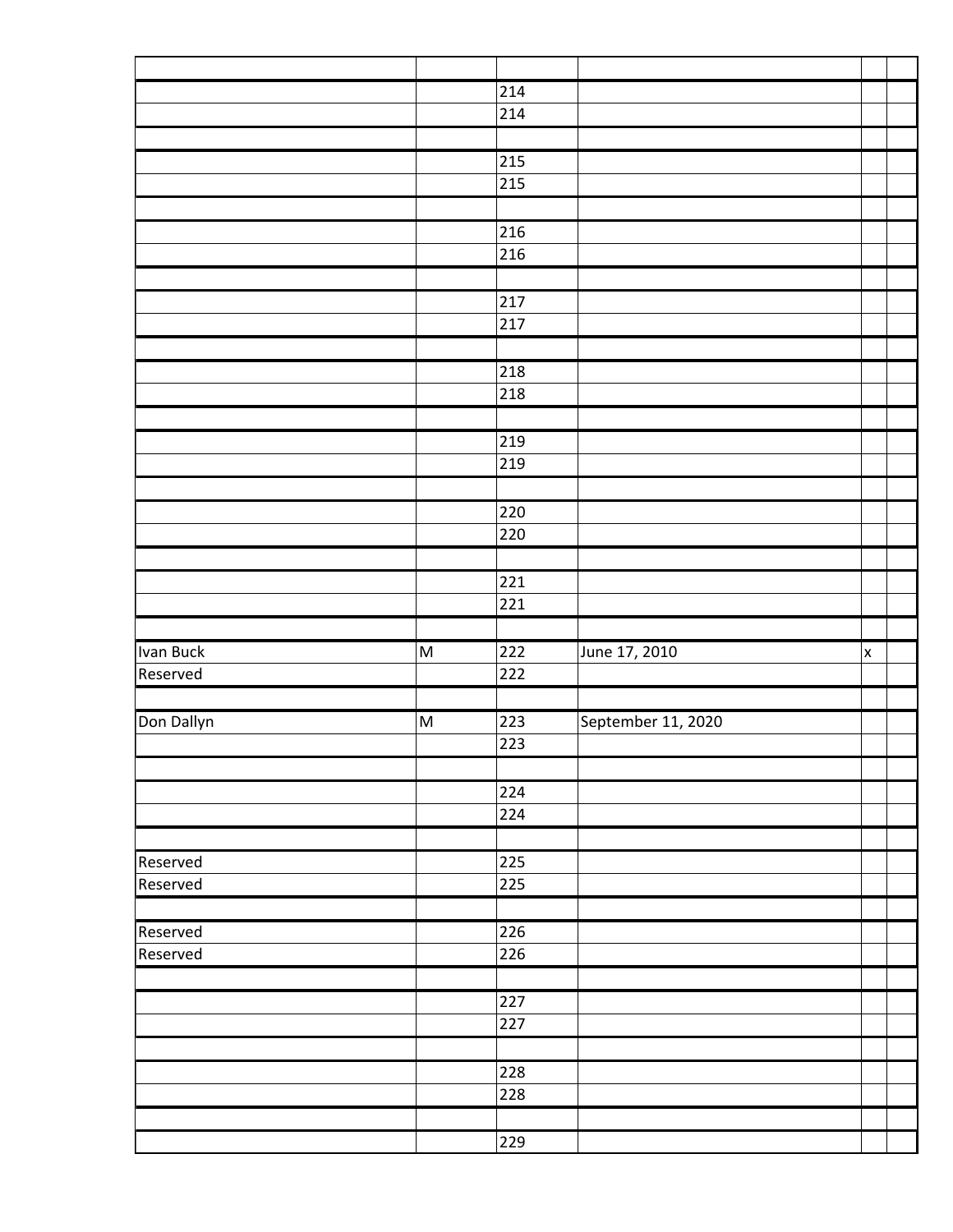| 229          |  |
|--------------|--|
|              |  |
| 230          |  |
| 230          |  |
|              |  |
| 231          |  |
| 231          |  |
|              |  |
| 232          |  |
| 232          |  |
|              |  |
| 233          |  |
| 233          |  |
|              |  |
| 234          |  |
| 234          |  |
|              |  |
| 235          |  |
| 235          |  |
|              |  |
| 236          |  |
| 236          |  |
|              |  |
| 237          |  |
| 237          |  |
|              |  |
| 238          |  |
| 238          |  |
|              |  |
| 239          |  |
| 239          |  |
|              |  |
| 240          |  |
| 240          |  |
|              |  |
| 241          |  |
| 241          |  |
|              |  |
| 242          |  |
| 242          |  |
|              |  |
|              |  |
| $\sqrt{243}$ |  |
| 243          |  |
|              |  |
| 244          |  |
| 244          |  |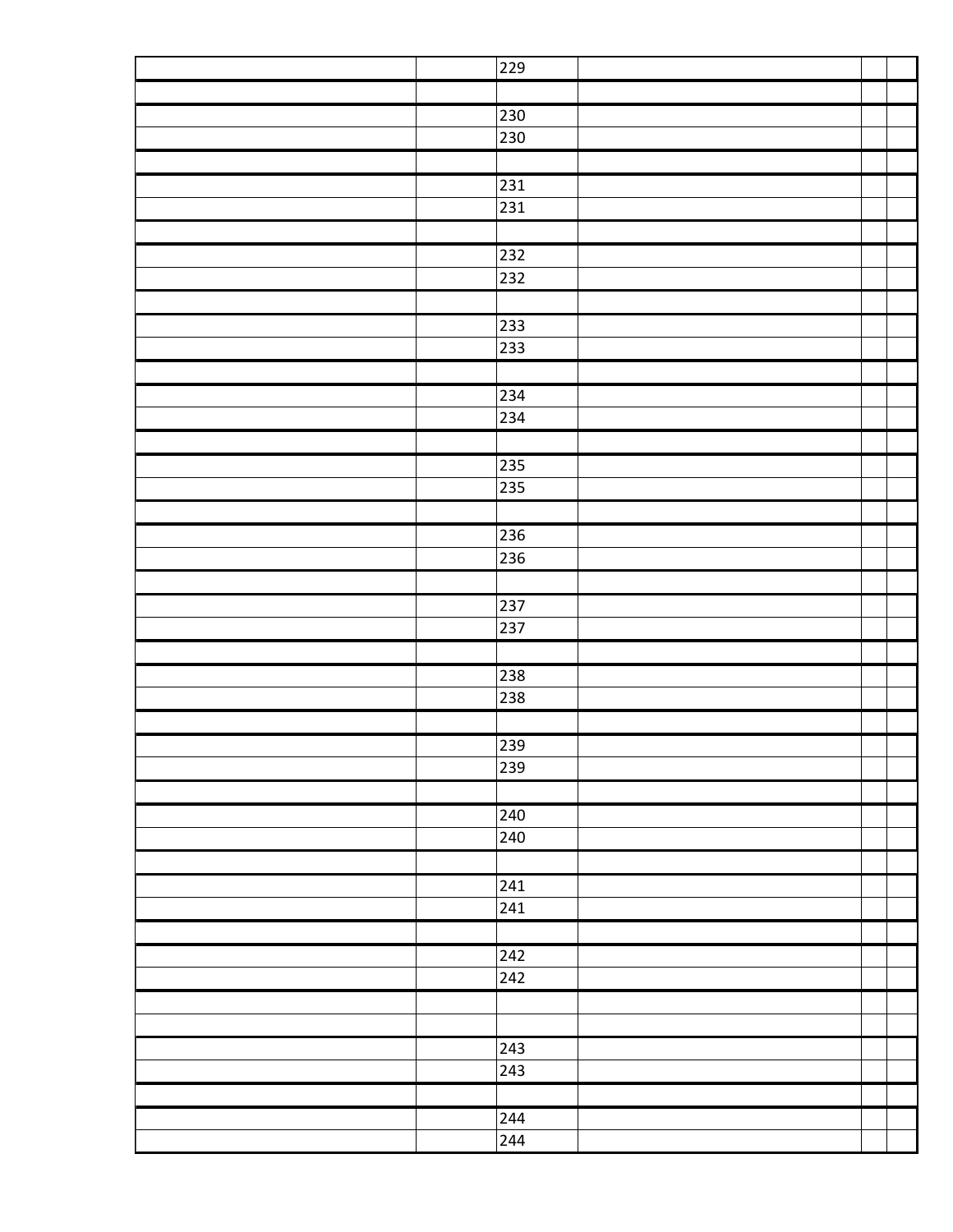| 245              |  |
|------------------|--|
| 245              |  |
|                  |  |
| 246              |  |
| 246              |  |
|                  |  |
| $\overline{247}$ |  |
| 247              |  |
|                  |  |
| 248              |  |
| 248              |  |
|                  |  |
| 249              |  |
| 249              |  |
|                  |  |
| 250              |  |
| 250              |  |
|                  |  |
| $\overline{251}$ |  |
| 251              |  |
|                  |  |
|                  |  |
| 252              |  |
| 252              |  |
|                  |  |
| $\overline{253}$ |  |
| 253              |  |
|                  |  |
| 254              |  |
| $\overline{254}$ |  |
|                  |  |
| 255              |  |
| 255              |  |
|                  |  |
| 256              |  |
| 256              |  |
|                  |  |
| 257              |  |
| 257              |  |
|                  |  |
| 258              |  |
| 258              |  |
|                  |  |
| 259              |  |
| 259              |  |
|                  |  |
| 260              |  |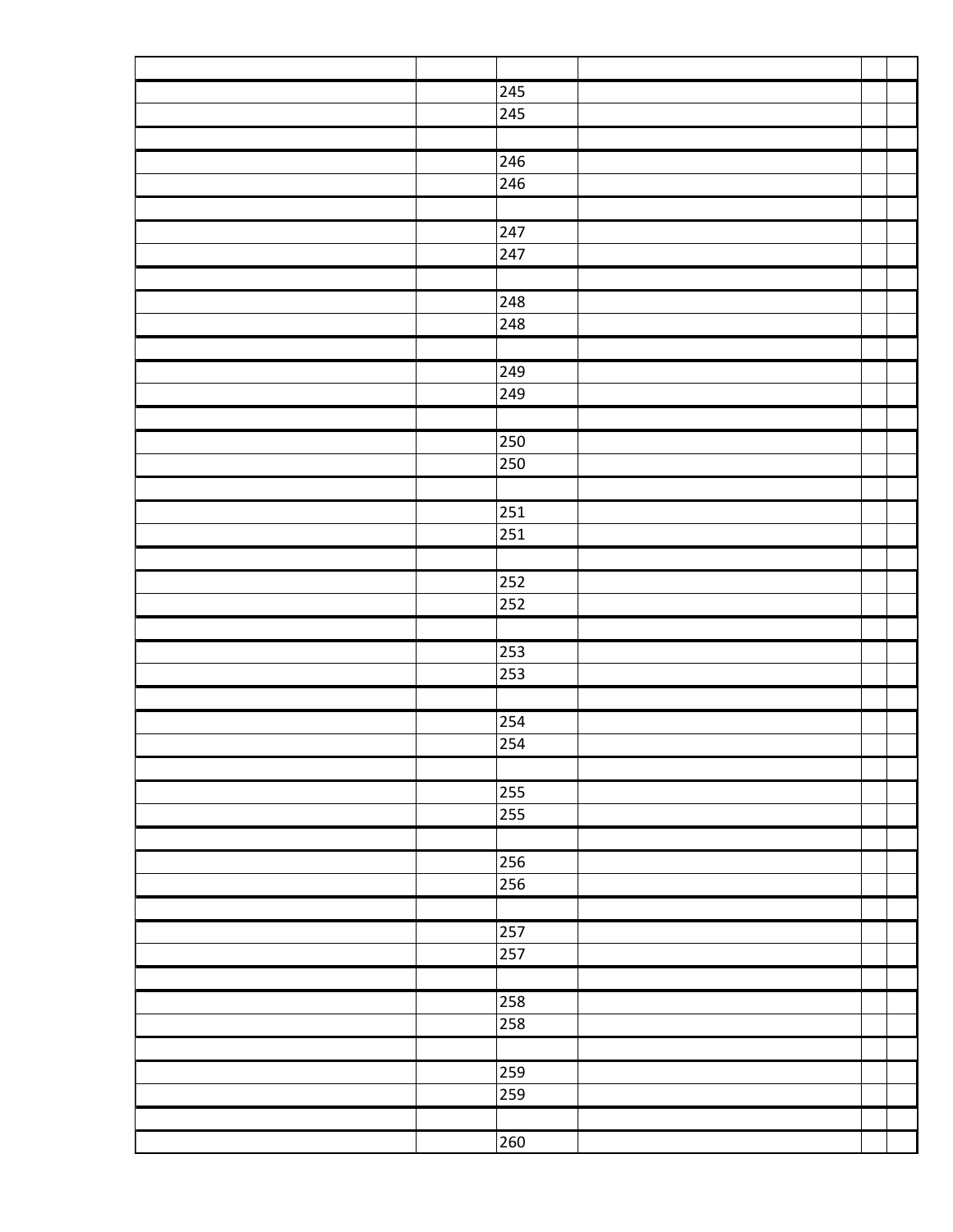| $\overline{260}$ |  |  |
|------------------|--|--|
|                  |  |  |
|                  |  |  |
| 261              |  |  |
| 261              |  |  |
|                  |  |  |
| $\overline{262}$ |  |  |
| 262              |  |  |
|                  |  |  |
| $\overline{263}$ |  |  |
| 263              |  |  |
|                  |  |  |
| 264              |  |  |
| 264              |  |  |
|                  |  |  |
| 265              |  |  |
| 265              |  |  |
|                  |  |  |
| 266              |  |  |
| 266              |  |  |
|                  |  |  |
| 267              |  |  |
| 267              |  |  |
|                  |  |  |
| 268              |  |  |
| 268              |  |  |
|                  |  |  |
| 269              |  |  |
| 269              |  |  |
|                  |  |  |
| 270              |  |  |
| $\overline{270}$ |  |  |
|                  |  |  |
| 271              |  |  |
| 271              |  |  |
|                  |  |  |
| 272              |  |  |
| 272              |  |  |
|                  |  |  |
| 273              |  |  |
| 273              |  |  |
|                  |  |  |
| 274              |  |  |
| 274              |  |  |
|                  |  |  |
| 275              |  |  |
| 275              |  |  |
|                  |  |  |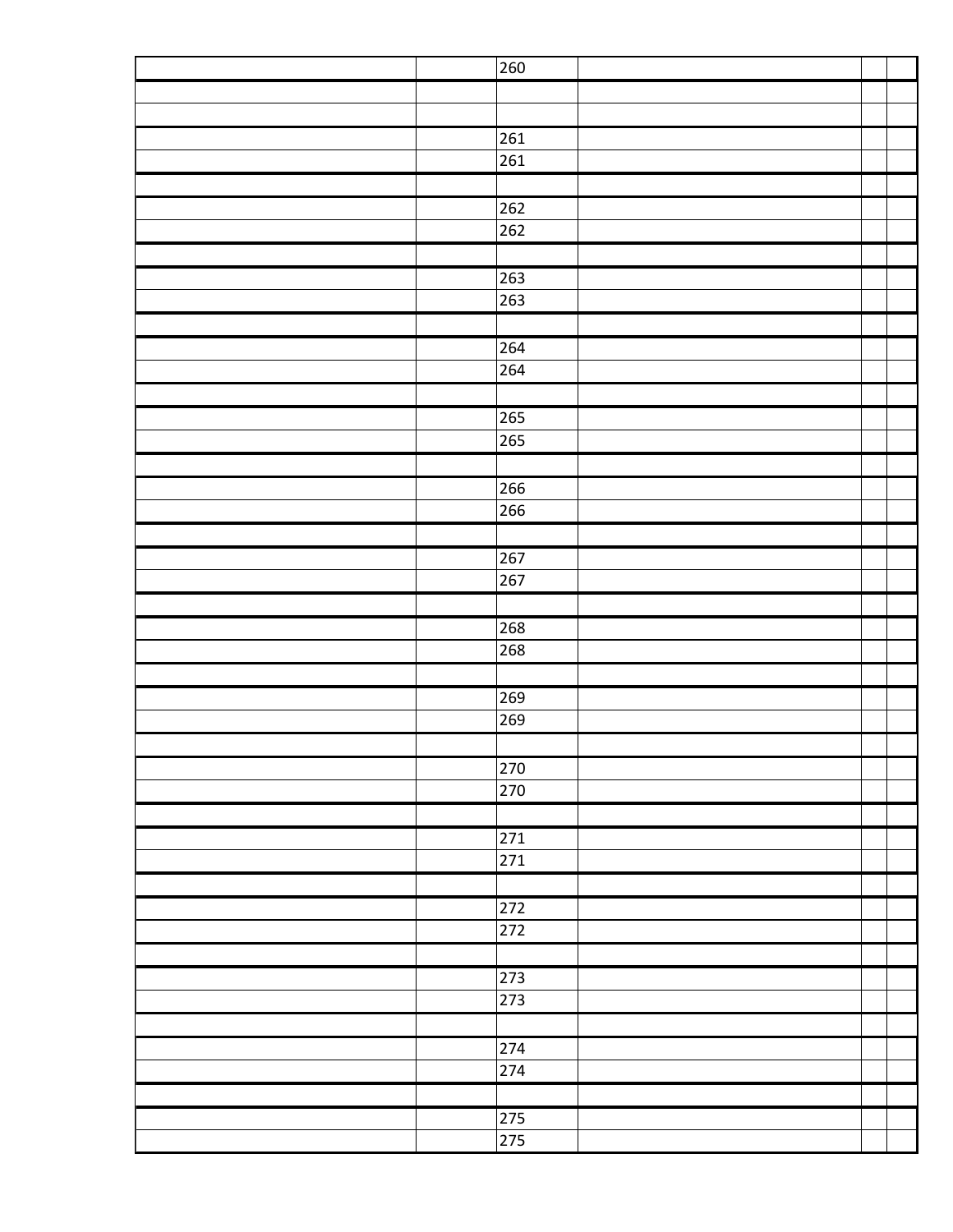| 276              |  |
|------------------|--|
| 276              |  |
|                  |  |
| $\overline{277}$ |  |
| 277              |  |
|                  |  |
| 278              |  |
| 278              |  |
|                  |  |
| 279              |  |
| 279              |  |
|                  |  |
| 280              |  |
| 280              |  |
|                  |  |
| 281              |  |
| 281              |  |
|                  |  |
| 282              |  |
| 282              |  |
|                  |  |
|                  |  |
| 283<br>283       |  |
|                  |  |
|                  |  |
| 284              |  |
| 284              |  |
|                  |  |
| 285              |  |
| 285              |  |
|                  |  |
| 286              |  |
| 286              |  |
|                  |  |
| 287              |  |
| 287              |  |
|                  |  |
| 288              |  |
| 288              |  |
|                  |  |
| 289              |  |
| 289              |  |
|                  |  |
| 290              |  |
| 290              |  |
|                  |  |
| 291              |  |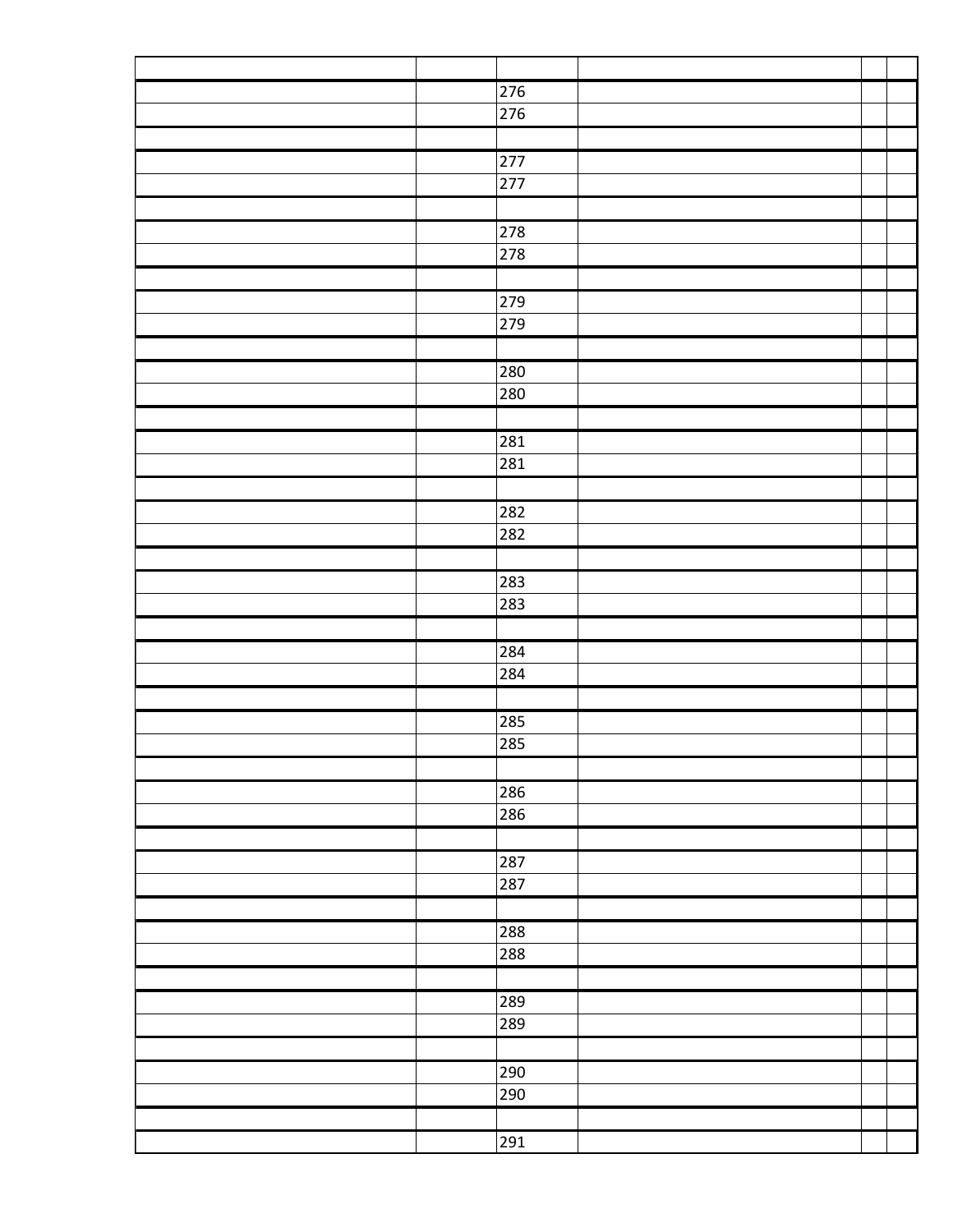|                                                 |                                                                                                            | 291 |                                |                    |
|-------------------------------------------------|------------------------------------------------------------------------------------------------------------|-----|--------------------------------|--------------------|
|                                                 |                                                                                                            |     |                                |                    |
|                                                 |                                                                                                            | 292 |                                |                    |
|                                                 |                                                                                                            | 292 |                                |                    |
|                                                 |                                                                                                            |     |                                |                    |
|                                                 |                                                                                                            | 293 |                                |                    |
|                                                 |                                                                                                            | 293 |                                |                    |
|                                                 |                                                                                                            |     |                                |                    |
|                                                 |                                                                                                            | 294 |                                |                    |
|                                                 |                                                                                                            | 294 |                                |                    |
|                                                 |                                                                                                            |     |                                |                    |
|                                                 |                                                                                                            | 295 |                                |                    |
|                                                 |                                                                                                            | 295 |                                |                    |
|                                                 |                                                                                                            |     |                                |                    |
|                                                 |                                                                                                            | 296 |                                |                    |
|                                                 |                                                                                                            | 296 |                                |                    |
|                                                 |                                                                                                            |     |                                |                    |
|                                                 |                                                                                                            | 297 |                                |                    |
|                                                 |                                                                                                            | 297 |                                |                    |
|                                                 |                                                                                                            |     |                                |                    |
|                                                 |                                                                                                            | 298 |                                |                    |
|                                                 |                                                                                                            | 298 |                                |                    |
|                                                 |                                                                                                            |     |                                |                    |
|                                                 |                                                                                                            | 299 |                                |                    |
|                                                 |                                                                                                            | 299 |                                |                    |
|                                                 |                                                                                                            |     |                                |                    |
|                                                 |                                                                                                            | 300 |                                |                    |
|                                                 |                                                                                                            | 300 |                                |                    |
|                                                 |                                                                                                            |     |                                |                    |
| Fredrick George Burton                          | ${\sf M}$                                                                                                  | 301 | December 9, 2008               | $\pmb{\mathsf{x}}$ |
| Reserved                                        |                                                                                                            | 301 |                                |                    |
|                                                 | $\mathsf{M}% _{T}=\mathsf{M}_{T}\!\left( a,b\right) ,\ \mathsf{M}_{T}=\mathsf{M}_{T}\!\left( a,b\right) ,$ | 302 |                                | $\mathsf{x}$       |
| Selwyn (Chuck) Dallyn<br>Stewart Lamonte Dallyn | M                                                                                                          | 302 | July 18, 2020<br>July 17, 2010 |                    |
|                                                 |                                                                                                            |     |                                |                    |
| Reserved                                        |                                                                                                            | 303 |                                |                    |
| Reserved                                        |                                                                                                            | 303 |                                |                    |
|                                                 |                                                                                                            |     |                                |                    |
|                                                 |                                                                                                            | 304 |                                |                    |
|                                                 |                                                                                                            | 304 |                                |                    |
|                                                 |                                                                                                            |     |                                |                    |
|                                                 |                                                                                                            |     |                                |                    |
| <b>Ralph Percival Perkins</b>                   | $\mathsf{M}% _{T}=\mathsf{M}_{T}\!\left( a,b\right) ,\ \mathsf{M}_{T}=\mathsf{M}_{T}\!\left( a,b\right) ,$ | 305 | July 6, 2006                   | $\pmb{\mathsf{X}}$ |
| Resevered                                       |                                                                                                            | 305 |                                |                    |
|                                                 |                                                                                                            |     |                                |                    |
| Orville John Dallyn                             | $\mathsf{M}% _{T}=\mathsf{M}_{T}\!\left( a,b\right) ,\ \mathsf{M}_{T}=\mathsf{M}_{T}\!\left( a,b\right) ,$ | 306 | October 16, 2007               | $\mathsf{x}$       |
| Marion Ainslie Dallyn                           | F                                                                                                          | 306 | July 18, 2011                  | X                  |